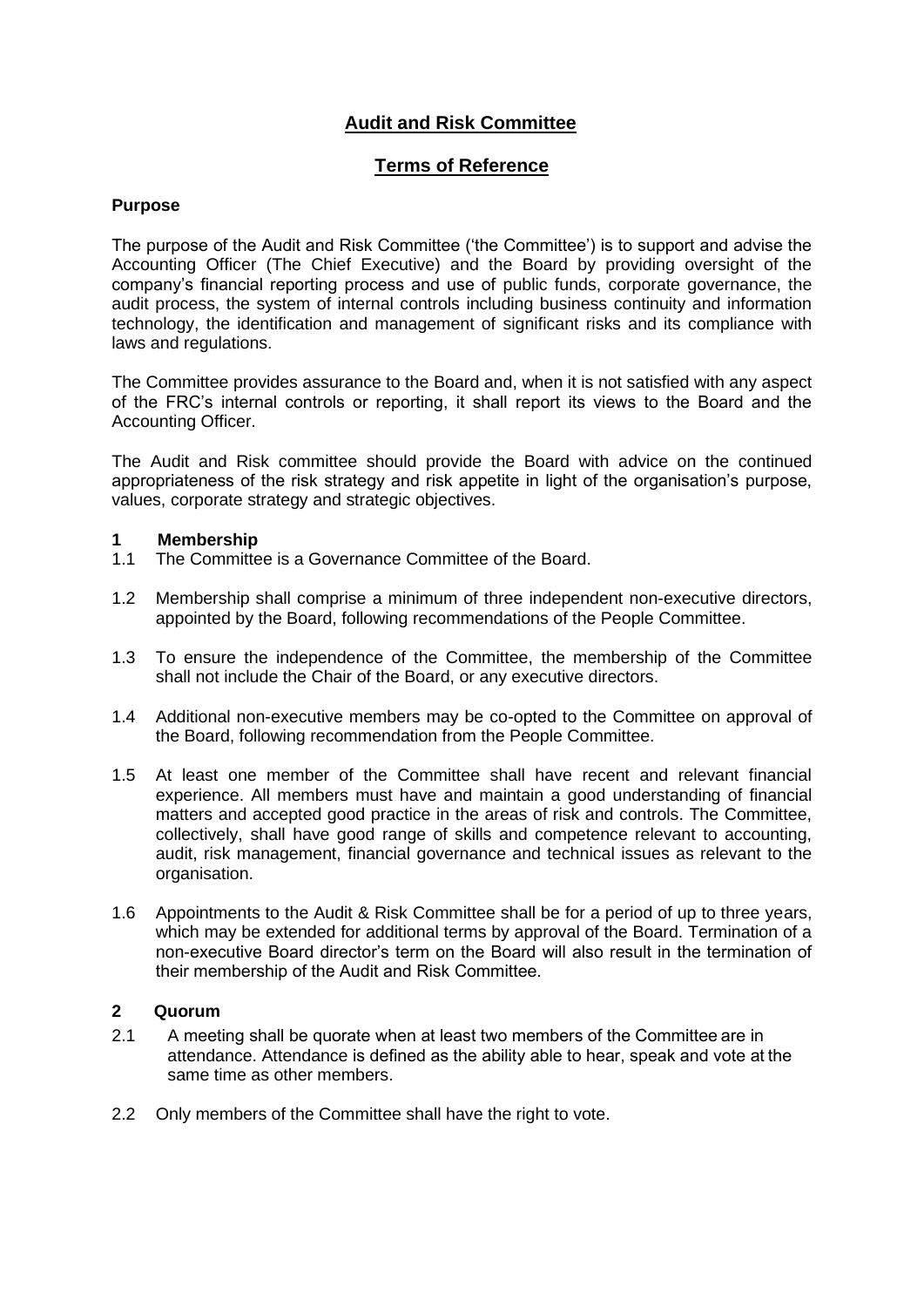2.3 Decisions of the Committee will be taken by majority. In the case of equal votes, the Chair of the Committee will have a casting vote or can refer the matter up to the full Board for further consideration.  

## **2 Authority**

- 2.1 The Committee is authorised by the Board:
	- (a) to investigate any matter within its terms of reference;
	- (b) to obtain, at the FRC's expense, outside legal or other independent professional advice (within budgetary constraints imposed by the Board) on any matter within its terms of reference;
	- (c) to secure the attendance of outsiders with relevant experience and expertise at meetings if it considers this necessary;
	- (d) to seek any information it requires from any employee of the FRC in order to fulfil its role; and
	- (e) publish within the Annual Report and Accounts details of any issues that cannot be resolved between the Audit and Risk Committee and the Board.

### **3 Secretary**

3.1 The Company Secretary or his/her nominee shall act as Secretary of the Committee (the Secretary).

### **4 Frequency of Meetings**

4.1 The Committee shall meet at least four times a year at appropriate times in the reporting and audit cycle, and otherwise as required. The Committee may consider and decide urgent matters through correspondence. Written Resolutions of the Committee shall be recorded by the Secretary.

### **5 Attendance at Meetings**

- 5.1 Only members of the Committee have the right to attend Committee meetings. However, relevant executive directors or their nominees will normally be invited by the Chair of the Committee to attend meetings. The Accounting Officer, Executive Director of Corporate Services & General Counsel, the Finance Director, Risk Manager, Lead external audit partner and the Head of Internal Audit or, if outsourced, the party carrying out the internal audit function, will be invited to attend meetings of the Committee on a regular basis.
- 5.2 Other post-holders, Senior Advisors, members of the Advisory Panel and external advisors may be invited by the Chair to attend all or part of any meeting, as and when appropriate.
- 5.3 At least once a year the Committee will meet with the external auditors and the Head of Internal Audit or if outsourced, the party carrying out the internal audit function without management being present.
- 5.4 The Committee may ask any or all of those who normally attend but who are not members to withdraw to facilitate open and frank discussion of particular matters.
- 5.5 Observers may be invited to meetings.

### **6 Notice of Meetings**

6.1 Meetings of the Committee shall be convened by the Secretary at the request of any of its members or at the request of the auditors if they consider it necessary.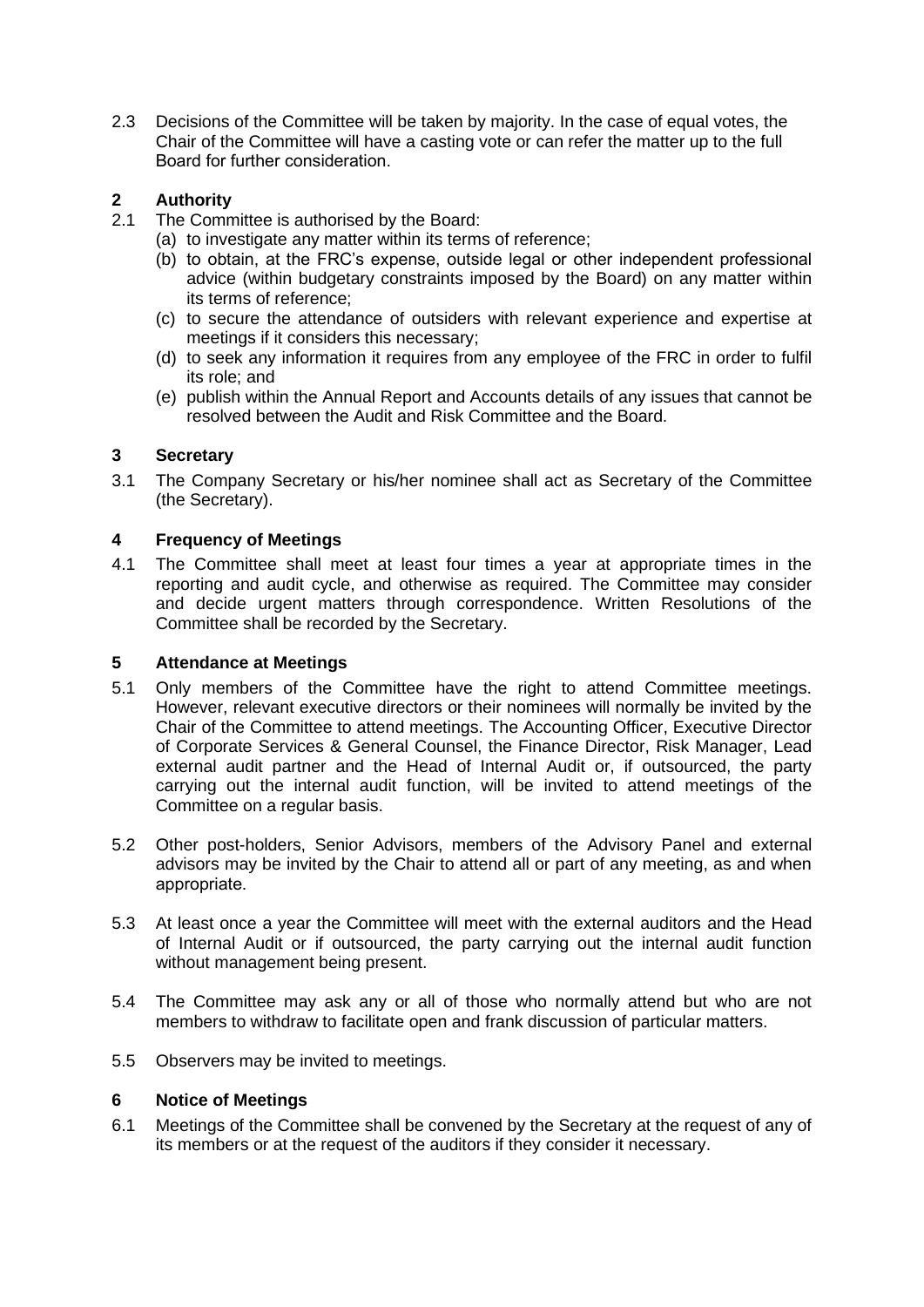6.2 Unless otherwise agreed, notice of each meeting confirming the venue, time and date together with an agenda of items to be discussed and supporting papers shall be forwarded to each member of the Committee, no later than 5 working days before the date of the meeting.

### **7 Minutes of Meetings**

- 7.1 The Secretary shall minute the proceedings and resolutions of all meetings of the Committee, including recording the names of those present and in attendance. Minutes of Committee meetings shall be circulated promptly to all members of the Committee and, once agreed, to all members of the Board, unless a conflict of interest exists.
- 7.2 The Secretary shall ascertain, at the beginning of each meeting, the existence of any conflicts of interest and minute them accordingly.

### **8 Authority**

- 8.1 The Committee is authorised by the Board:
	- a. to investigate any matter within its terms of reference;
	- b. to obtain, at the FRC's expense, outside legal or other independent professional advice (within budgetary constraints imposed by the Board) on any matter within its terms of reference;
	- c. to secure the attendance of outsiders with relevant experience and expertise at meetings if it considers this necessary;
	- d. to seek any information it requires from any employee of the FRC in order to fulfil its role; and
	- e. publish within the Annual Report and Accounts details of any issues that cannot be resolved between the Audit and Risk Committee and the Board.

## **9 Responsibilities**

### *9.1 Financial reporting*

- a. Receive routine reports on financial performance, including progress against agreed budget and any reforecasting exercises.
- b. Review and monitor financial performance and the integrity of the FRC's financial statements, including its annual report and any other formal announcement relating to its financial performance.
- c. Report to the Board on significant financial reporting issues and judgments which they contain having regard to the matters communicated to it by the auditors. In addition, the Committee will review key matters on their own initiative.
- d. Review and advise the Board and the Accounting Officer on standards and propriety in the organisation and achievement of value for money, in line with the principles of Managing Public Money.
- e. Review and challenge where necessary:
	- (i) Assurances about the financial systems which provide the figures for the accounts and the quality of controls over the preparation of accounts.
	- (ii) The consistency of, and any changes to, accounting policies both on a year on year basis and across the FRC;
	- (iii) The methods used to account for significant or unusual transactions where different approaches are possible;
	- (iv) Whether the FRC has adopted appropriate accounting policies and made appropriate estimates and judgments, taking into account the views of the external auditor;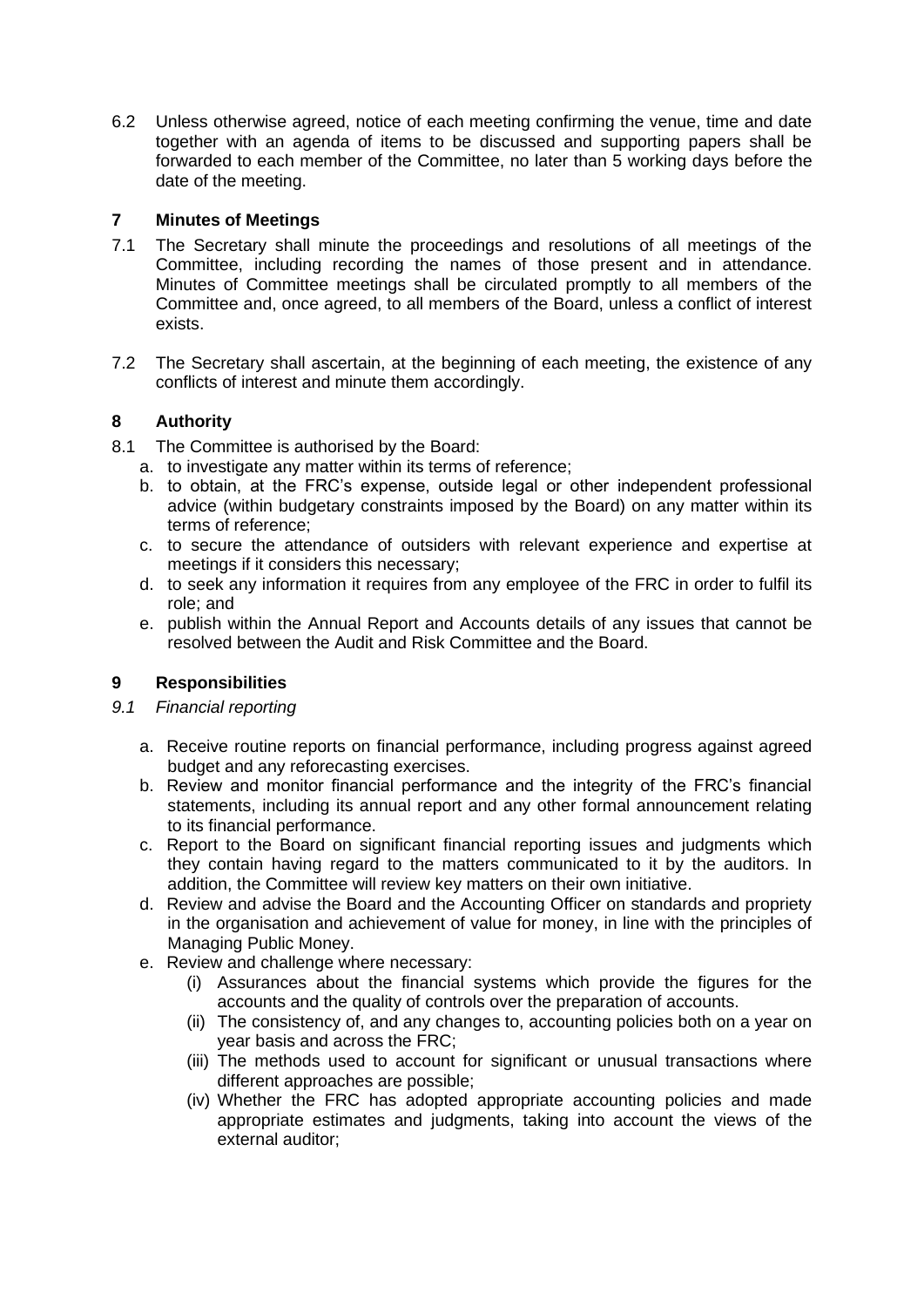- (v) The clarity, consistency and transparency of disclosures in the FRC's financial report and governance statement (insofar as it relates to audit and risk management);
- (vi) All material information presented with the financial statements, such as the strategic report; and
- (vii) The appropriateness of the going concern basis of accounting and the disclosure of any related uncertainties.
- f. The Committee shall approve unbudgeted capital or operating expenditures in excess of £200,000.

#### *9.2 Narrative reporting*

The Committee shall review the content of the annual report and accounts and advise the Board on whether in the Committee's opinion, taken as a whole, it is fair, balanced and understandable and provides the information necessary for the members of the FRC and the FRC's stakeholders to assess its performance, business model and strategy.

- *9.3 Internal audit*
	- a. consider and challenge the effectiveness of internal audit;
	- b. make recommendations to the Board in relation to the appointment, reappointment and removal of the Head of Internal Audit if the function is in-house or, if outsourced, the entity carrying out the Internal Audit function;
	- c. if the Internal Audit function is in-house, consider and approve the remit of the internal audit function;
	- d. ensure the Internal Audit Function (whether in house or outsourced) has adequate resources and appropriate access to information to enable it to perform its function effectively and in accordance with the relevant professional standards;
	- e. consider promptly all reports from the Internal Auditor;
	- f. annually approve the internal audit programme and consider the major findings of internal audit reviews and review and monitor the adequacy of management's response to the findings and where they are accepted by management, ensure recommendations are implemented;
	- g. periodically monitor and review the effectiveness of the FRC's Internal Audit function in the context of the FRC's overall risk management system;
	- h. review annually the independence and effectiveness of the Internal Audit function and ensure that the flow of information is appropriate and timely;
	- i. meet with the Head of Internal Audit at least once in each year, without executive members or staff being present, to discuss the internal audit remit and any issues arising from the internal audits carried out.
	- j. ensure the internal auditors have a right of direct and confidential access to the Chairman of the Board, the Accounting Officer and the Chairman of the Audit Committee.

#### *9.4 Internal controls, risk management systems and governance*

- a. Receive an annual report from the internal auditors, including their opinion of the organisation's risk management and internal control framework, summarising the work performed, key issues emerging, management responses to audit recommendations and any resourcing issues affecting the delivery of the objectives of the internal audit.
- b. Keep under review the effectiveness of the FRC's internal control and risk management systems, including the financial controls, and report to the Board at least on an annual basis;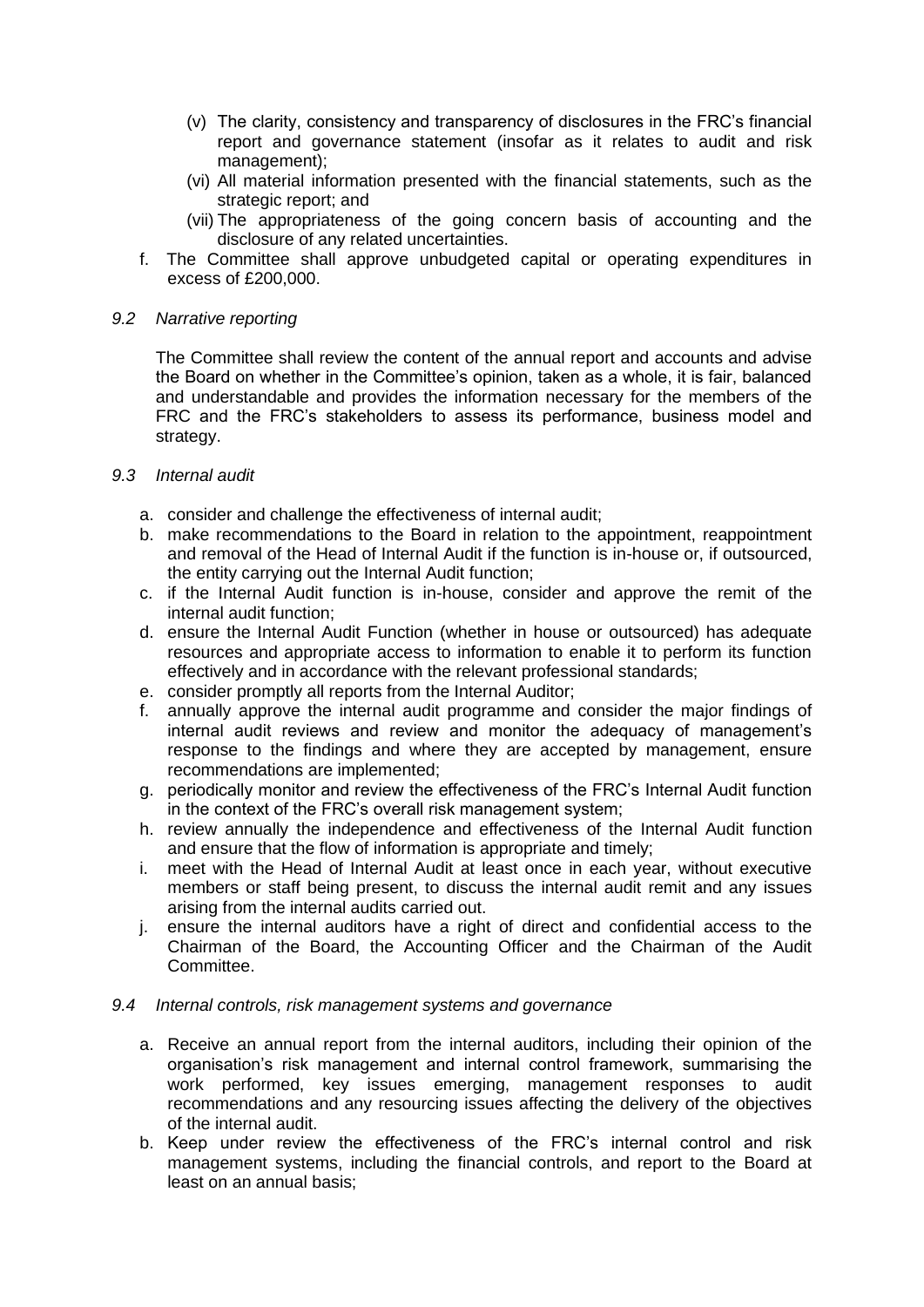- c. In relation to risk management:
	- a. review at least twice a year the FRC's Risk Register and specifically, the current risks to the FRC; the risks to its strategy and objectives; and the management and mitigation of those risks:
	- b. review the FRC's capability to identify and manage new risks;
	- c. review reports on any material breaches of risk limits and the adequacy of proposed action; and
- d. Review and recommend to the Board the disclosures included in the annual report in relation to internal control and risk management.
- e. The Committee should provide the Board with advice on the continued appropriateness of the risk strategy and risk appetite in light of the organisation's purpose, values, corporate strategy and strategic objectives.
- f. Review bi-annual updates on complaints received and managed by the FRC.
- g. Consider whether the FRC's corporate governance arrangements comply with relevant legal requirements, public body requirements and the UK Corporate Governance Code.
- h. Evaluate the FRC's cyber resilience by seeking assurance there is an appropriate framework in place to properly manage the cyber risk and that continuous monitoring and improvement initiatives are adopted and sustained. The Committee shall pay particular attention to the cyber security governance arrangements, controls framework, structures and resources, incidence response arrangements and people training and awareness.
- i. Monitor and periodically advise the Board on the overall effectiveness of the organisation's risk arrangements includes quality and appropriateness of the organisation's risk information and reporting and that risk culture expectations are appropriately embedded in the organisation's strategy and appetite.
- j. Annually review and recommend for Board consideration and approval, proposed material changes to the organisation's risk management framework.
- k. Notify the Board and Accounting Officer promptly of actual or likely material breaches of risk appetite.
- l. Challenge whether executive management has a sound understanding of the organisation's principal and emerging risks.
- m. Consider whether executive management's attitude towards and treatment of the Head of Risk, and their approach to internal control function and external audit recommendations, is supportive of a healthy risk culture.
- n. Review the Internal controls framework and hold individuals to account with appropriate support from the risk management team.

### *9.5 Whistleblowing and fraud*

- a. Review the FRC's arrangements for its employees to raise concerns, in confidence, about possible improprieties in financial reporting or other matters. The Committee shall ensure that these arrangements allow proportionate and independent investigation of such matters and appropriate follow up action;
- b. Receive a report on any whistleblowing events raised by employees, who they were raised with and how they were dealt with and confirm that any individuals raising genuine concerns were not penalised or adversely affected;
- c. Review the FRC's procedures for detecting, responding and preventing fraud;
- d. Review the FRC's systems and controls for the prevention of bribery and receive reports on non-compliance.

### *9.6 External Audit*

a. consider and challenge the effectiveness of external audit;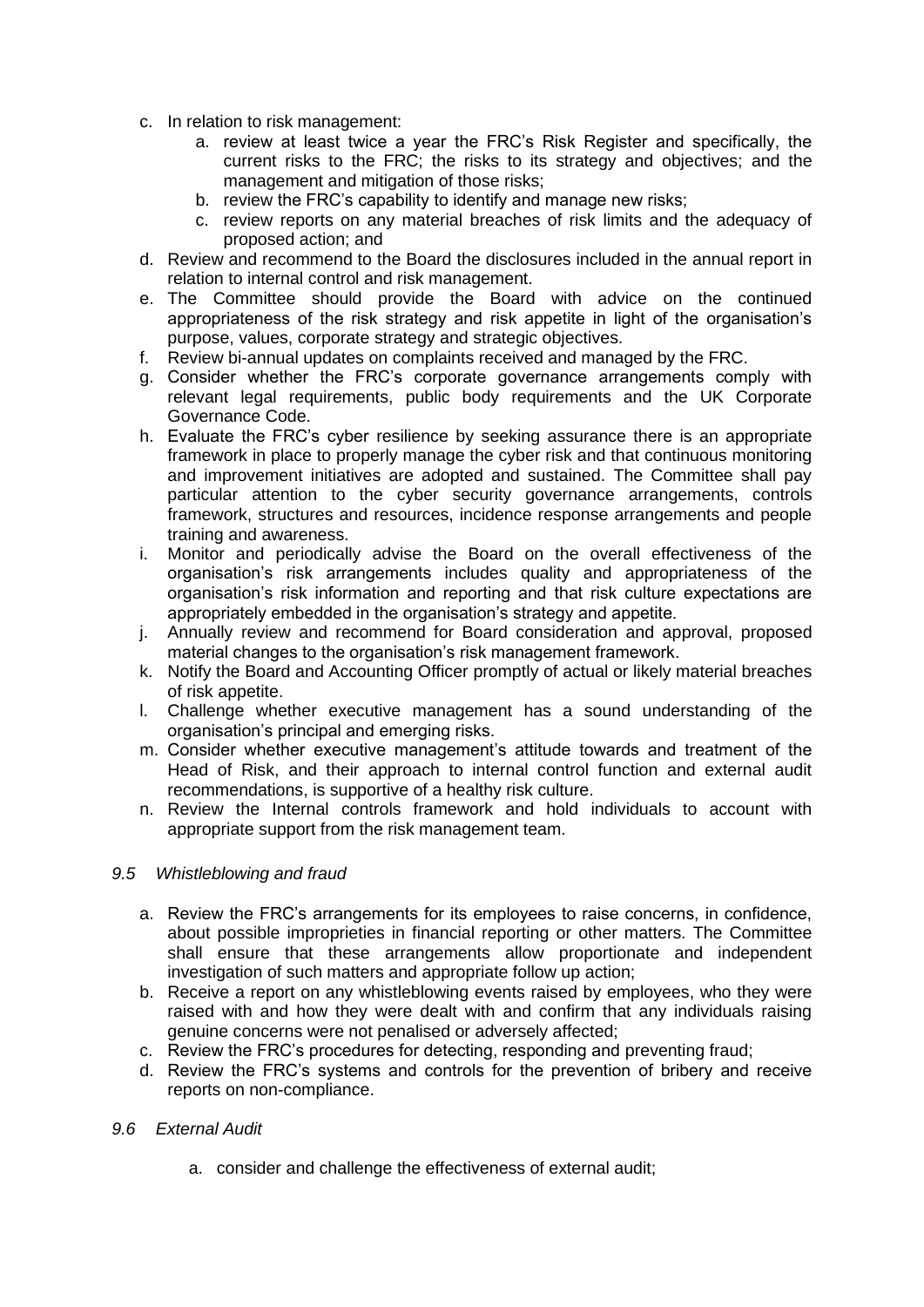- b. Consider and make recommendations to the Board, to be put to the members of the FRC for approval at the AGM, in relation to the appointment, re-appointment and removal of the FRC's external auditor;
- c. Oversee the selection process for new auditors; and
- d. If an auditor resigns, investigate the issues leading to this and decide whether any action is required;
- e. Oversee the relationship with the external auditor including (but not limited to):
	- recommending their remuneration for audit services and ensuring that the level of fees is appropriate to enable an adequate audit to be conducted;
	- approval of the external auditors' terms of engagement, including any engagement letter issued at the start of each audit and the scope of the audit;
	- assessing annually their independence and objectivity taking into account relevant professional and regulatory requirements and the relationship with the auditor as a whole;
	- satisfying itself that there are no relationships (such as family, employment, investment, financial or business) between the auditor and the FRC (other than in the ordinary course of business);
	- agreeing with the board a policy on the employment of former employees of the FRC's auditor, then monitoring the implementation of this policy;
	- monitoring the auditor's compliance with relevant ethical and professional guidance on the rotation of audit partners;
	- assessing annually their qualifications, expertise and resources and the effectiveness of the audit process, which shall include a report from the external auditor on their own internal quality procedures;
	- seeking to ensure co-ordination with the activities of the internal audit function;
- f. Review and approve the annual audit plan and ensure that it is consistent with the scope of the audit engagement;
- g. Review the findings of the audit with the independent external auditor. This shall include but not be limited to, the following:
	- a discussion of any major issues which arose during the audit
		- any accounting and audit judgments
		- levels of errors identified during the audit
		- the effectiveness of the audit;
- h. Review, and recommend to the Board, any representation letter(s) requested by the external auditor before they are signed:
- i. Review the management letter and management's response to the auditor's findings and recommendations;
- j. Ensure that the external auditor is not engaged to provide any non-audit services and that any audit related services are provided in a manner consistent with the FRC's own guidance and applicable standards;
- k. Ensure that auditor rotation and/or retendering is undertaken in a manner consistent with the FRC's own guidance and applicable standards;
- l. The Committee shall meet the external auditor at least once a year, without executive members or staff present, to discuss their remit and any issues arising from the audit.

### *9.7 Other*

- a. Assess the FRC's procedures for business continuity planning and disaster recovery;
- b. Advise the FRC Board on the FRC's oversight of the UK Endorsement Board;